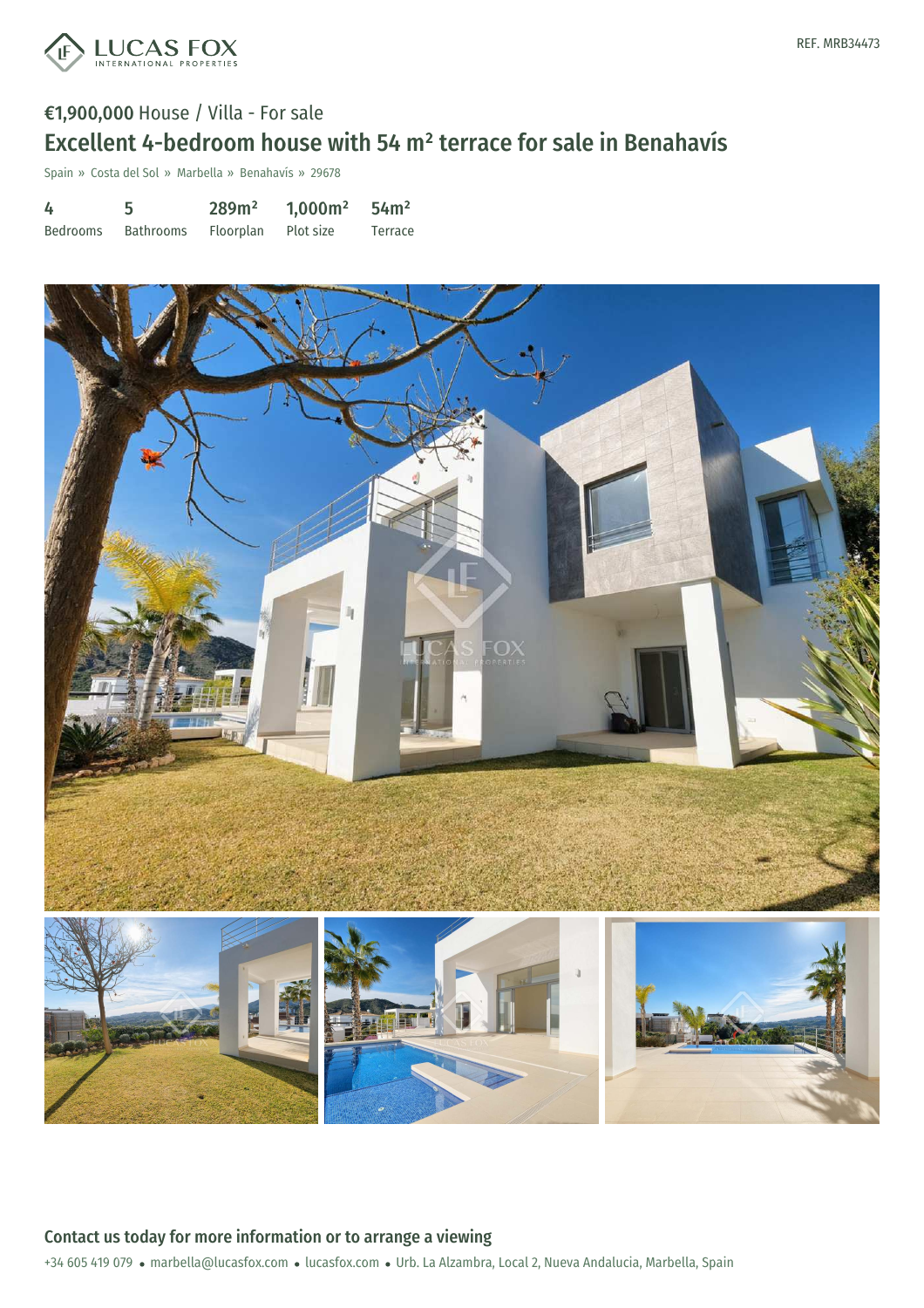![](_page_1_Picture_0.jpeg)

# €1,900,000 House / Villa - For sale Excellent 4-bedroom house with 54 m² terrace for sale in Benahavís

Spain » Costa del Sol » Marbella » Benahavís » 29678

| 4               |                  | 289m <sup>2</sup> | $1,000m^2$ | 54 <sup>2</sup> |
|-----------------|------------------|-------------------|------------|-----------------|
| <b>Bedrooms</b> | <b>Bathrooms</b> | <b>Floorplan</b>  | Plot size  | Terrace         |

#### OVERVIEW

### New build 4 bedroom villa in Puerto del Capitán, Benahavis. 1,000m² plot southwest-facing with sea and mountain views.

New build contemporary 4 bedroom quality villa in Puerto del Capitan. South-west facing with sea and mountain views. Close to all amenities, less than 10 minutes to the beach, Puerto Banús and San Pedro village.

The main floor offers the living and dining area with high ceilings and fireplace and direct access to the garden and pool area. Fully fitted kitchen with Bosch appliances. Two guest bedrooms sharing one bathroom and a guest toilet complete this floor.

On the first floor we find the master bedroom en suite with dressing room, one guest bedroom en suite.

The property has a roof terrace and a laundry area and storage space in the basement.

It is found in a gated community.

![](_page_1_Picture_12.jpeg)

[lucasfox.com/go/mrb34473](https://www.lucasfox.com/go/mrb34473)

Mountain views, Sea views, Garden, Swimming pool, Private garage, High ceilings, Marble flooring, Natural light, Parking, Air conditioning, Alarm, Balcony, Barbecue, Equipped Kitchen, Exterior, Fireplace, Interior, New build, Storage room, Utility room, Views